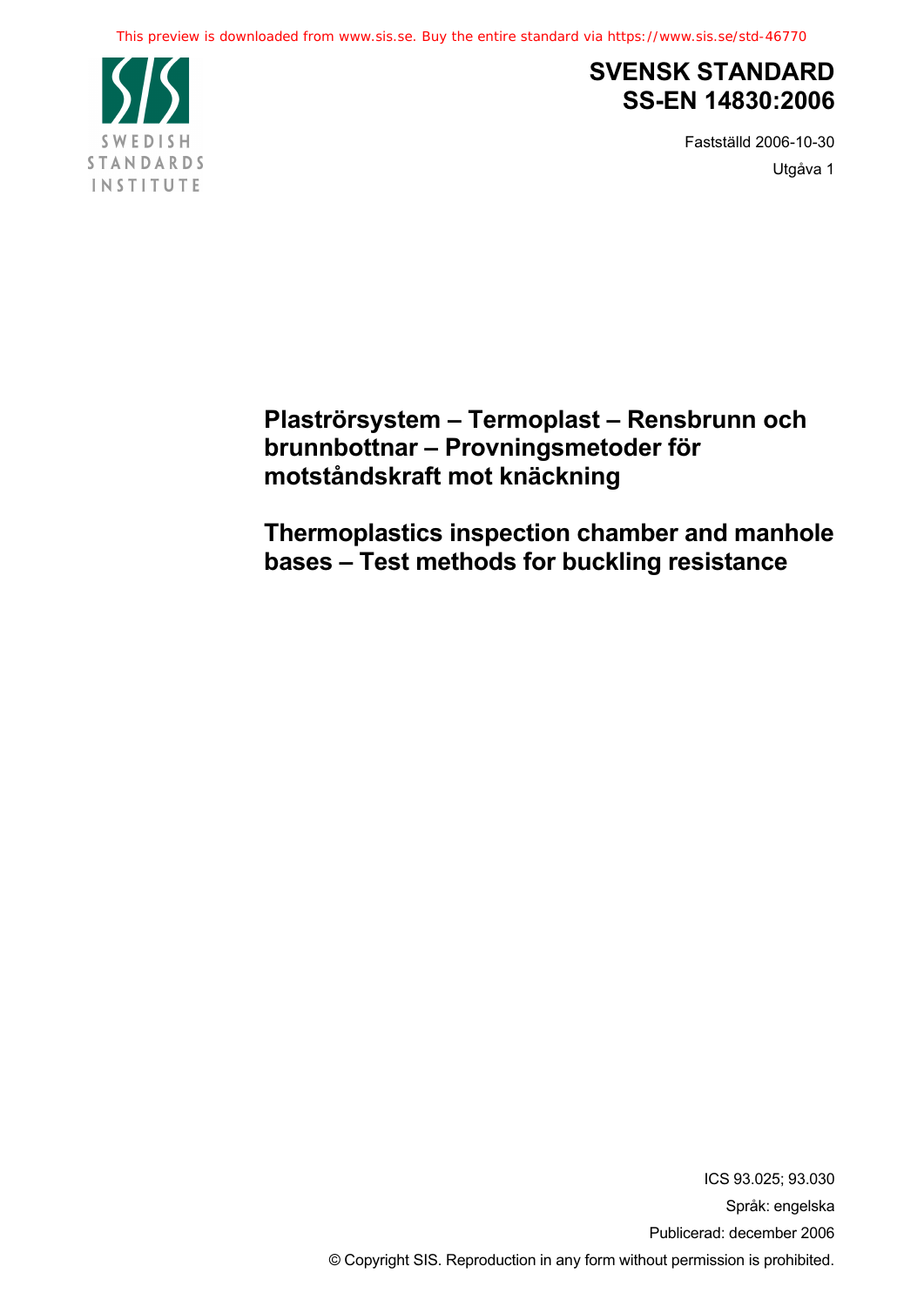Europastandarden EN 14830:2006 gäller som svensk standard. Detta dokument innehåller den officiella engelska versionen av EN 14830:2006.

The European Standard EN 14830:2006 has the status of a Swedish Standard. This document contains the official English version of EN 14830:2006.

Upplysningar om **sakinnehållet** i standarden lämnas av SIS, Swedish Standards Institute, telefon 08 - 555 520 00.

Standarder kan beställas hos SIS Förlag AB som även lämnar **allmänna upplysningar** om svensk och utländsk standard. *Postadress*: SIS Förlag AB, 118 80 STOCKHOLM *Telefon*: 08 - 555 523 10. *Telefax*: 08 - 555 523 11 *E-post*: sis.sales@sis.se. *Internet*: www.sis.se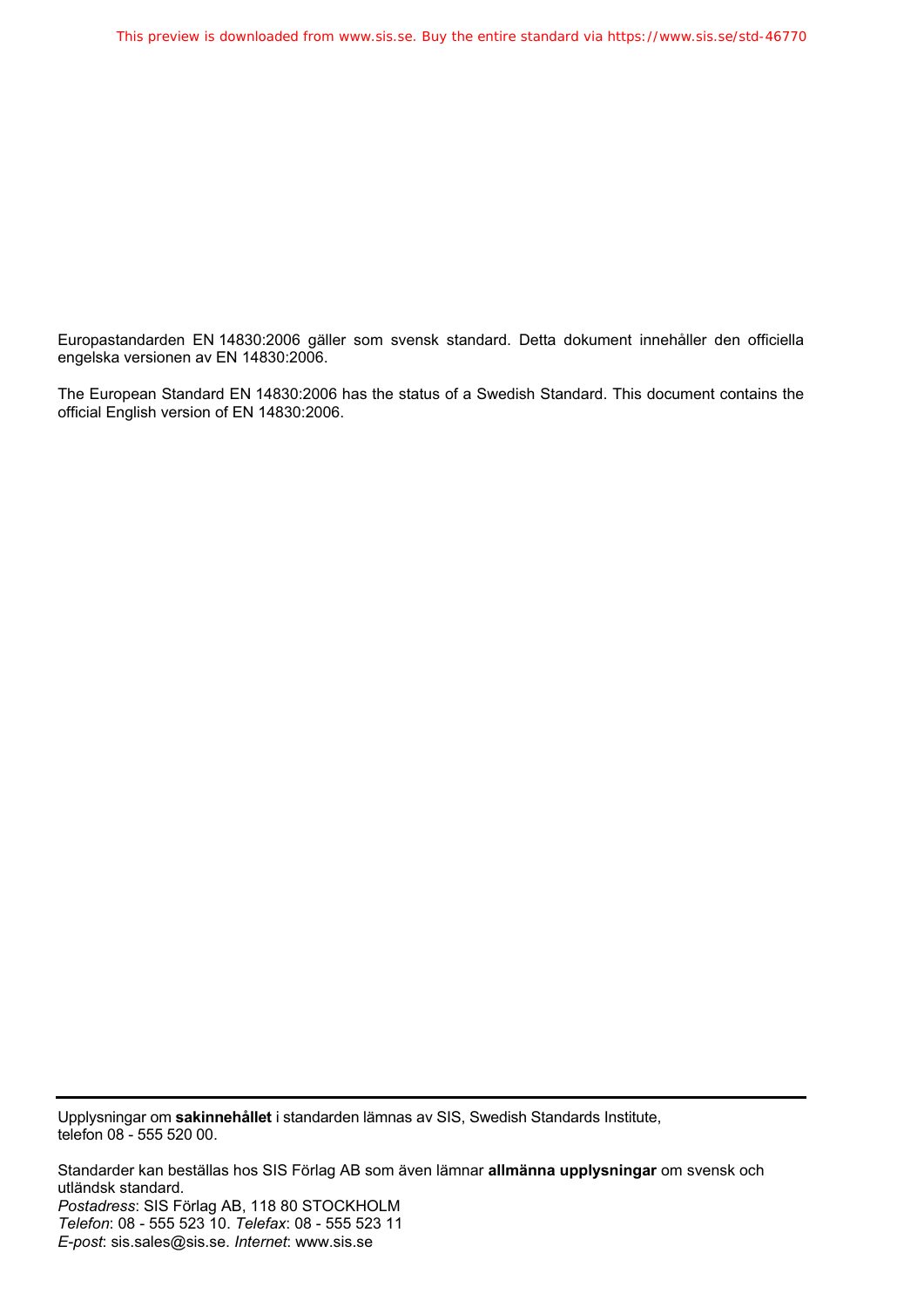# EUROPEAN STANDARD NORME EUROPÉENNE EUROPÄISCHE NORM

# **EN 14830**

October 2006

ICS 93.025; 93.030

English Version

## Thermoplastics inspection chamber and manhole bases - Test methods for buckling resistance

Éléments de fond de boîtes d'inspection et de branchement et de regards en thermoplastique - Méthodes d'essai de résistance au flambage

Böden von Kontroll- und Einsteigschächten aus thermoplastischen Kunststoffen - Prüfverfahren für die Widerstandsfähigkeit gegen Einbeulen

This European Standard was approved by CEN on 28 August 2006.

CEN members are bound to comply with the CEN/CENELEC Internal Regulations which stipulate the conditions for giving this European Standard the status of a national standard without any alteration. Up-to-date lists and bibliographical references concerning such national standards may be obtained on application to the Central Secretariat or to any CEN member.

This European Standard exists in three official versions (English, French, German). A version in any other language made by translation under the responsibility of a CEN member into its own language and notified to the Central Secretariat has the same status as the official versions.

CEN members are the national standards bodies of Austria, Belgium, Cyprus, Czech Republic, Denmark, Estonia, Finland, France, Germany, Greece, Hungary, Iceland, Ireland, Italy, Latvia, Lithuania, Luxembourg, Malta, Netherlands, Norway, Poland, Portugal, Romania, Slovakia, Slovenia, Spain, Sweden, Switzerland and United Kingdom.



EUROPEAN COMMITTEE FOR STANDARDIZATION COMITÉ EUROPÉEN DE NORMALISATION EUROPÄISCHES KOMITEE FÜR NORMUNG

**Management Centre: rue de Stassart, 36 B-1050 Brussels**

© 2006 CEN All rights of exploitation in any form and by any means reserved worldwide for CEN national Members.

Ref. No. EN 14830:2006: E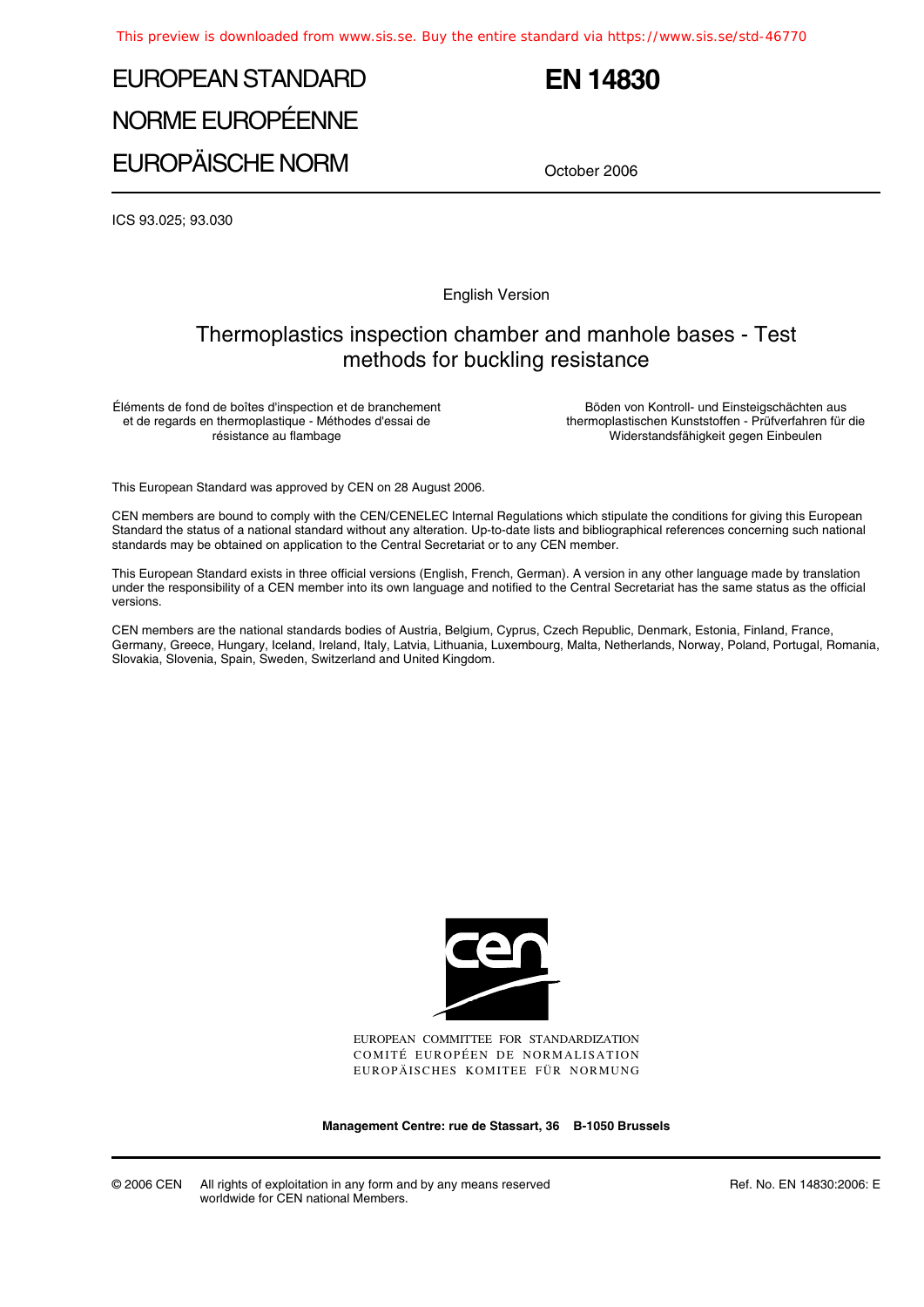## EN 14830:2006 (E)

## **Contents**

| 1              |                                                                             |  |
|----------------|-----------------------------------------------------------------------------|--|
| $\mathbf{2}$   |                                                                             |  |
| 3              |                                                                             |  |
| 4              |                                                                             |  |
| 5              |                                                                             |  |
| 6              |                                                                             |  |
| $\overline{7}$ |                                                                             |  |
| 8              |                                                                             |  |
| 8.1            | Internal negative pressure testing using a free standing test assembly 6    |  |
|                |                                                                             |  |
|                | 8.3 External pressure testing with the assembly submerged in a water tank 9 |  |
|                |                                                                             |  |
| 9              |                                                                             |  |
|                |                                                                             |  |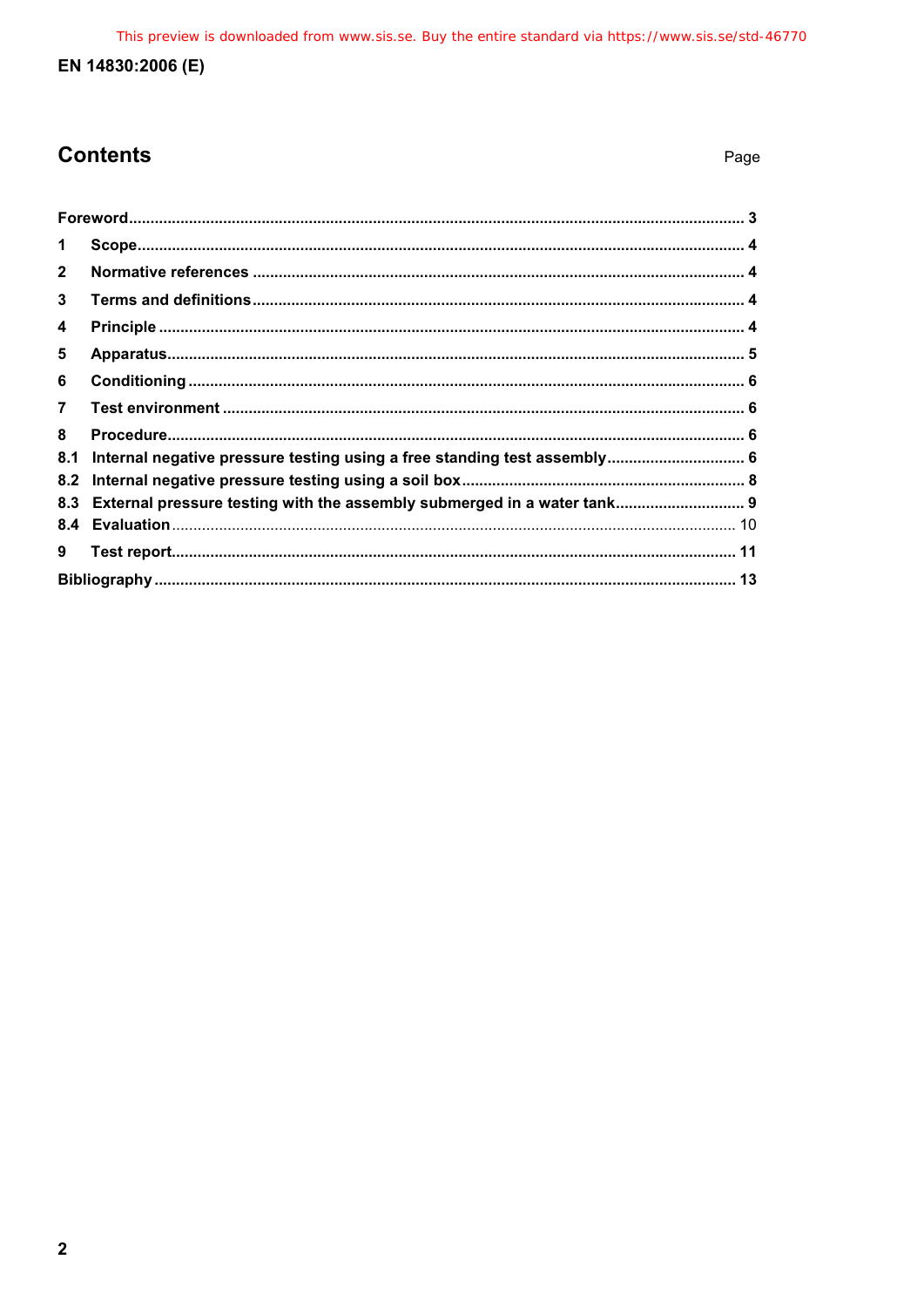## **Foreword**

This European Standard (EN 14830:2006) has been prepared by Technical Committee CEN/TC 155 "Plastics piping systems and ducting systems", the secretariat of which is held by NEN.

This European Standard shall be given the status of a national standard, either by publication of an identical text or by endorsement, at the latest by April 2007, and conflicting national standards shall be withdrawn at the latest by April 2007.

The relevant performance requirements are contained within the referring standard(s) concerned.

This European Standard is one of a series of standards on test methods that support System Standards for plastics piping systems and ducting systems.

According to the CEN/CENELEC Internal Regulations, the national standards organizations of the following countries are bound to implement this European Standard: Austria, Belgium, Cyprus, Czech Republic, Denmark, Estonia, Finland, France, Germany, Greece, Hungary, Iceland, Ireland, Italy, Latvia, Lithuania, Luxembourg, Malta, Netherlands, Norway, Poland, Portugal, Romania, Slovakia, Slovenia, Spain, Sweden, Switzerland and United Kingdom.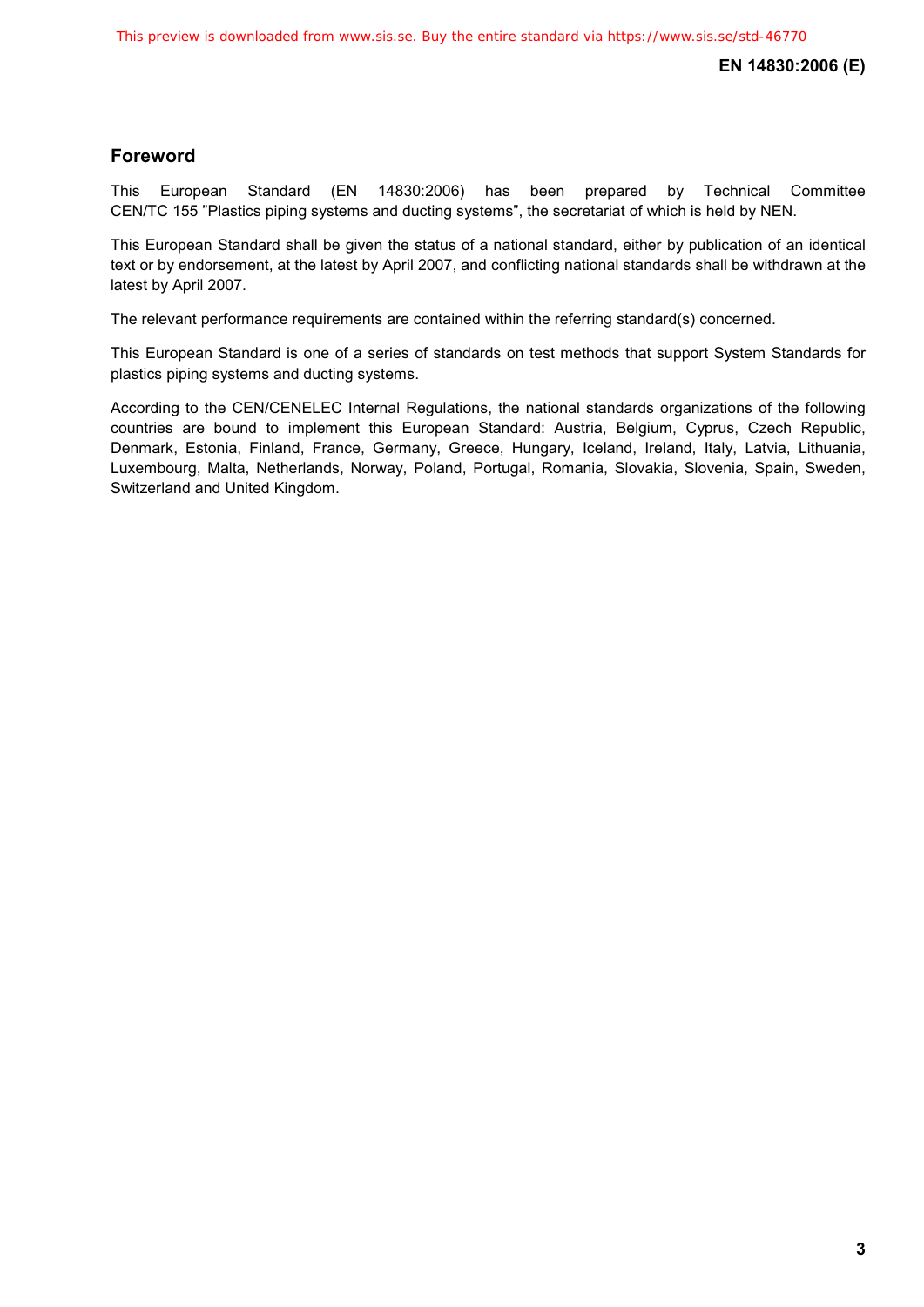## **EN 14830:2006 (E)**

## **1 Scope**

This European Standard specifies methods of test for the resistance of the base of thermoplastics inspection chambers and manholes to external soil and ground-water pressure after installation.

NOTE This is intended as a test of the durability and structural integrity of manhole and inspection chamber bases supporting product standards prEN 13598-2 [1] and prEN 15229 [2].

## **2 Normative references**

The following referenced documents are indispensable for the application of this document. For dated references, only the edition cited applies. For undated references, the latest edition of the referenced document (including any amendments) applies.

ENV 1046:2001, Plastics piping and ducting systems  $-$  Systems outside building structures for the *conveyance of water or sewage* ⎯ *Practices for installation above and below ground*

EN ISO 9967:1995*, Thermoplastics pipes* ⎯ *Determination of creep ratio (ISO 9967:1994)* 

## **3 Terms and definitions**

For the purposes of this document, the following terms and definitions apply.

#### **3.1**

#### **inspection chamber**

drainage or sewerage fitting used for the to connection of drainage or sewerage installations and/or for changing the direction of drainage or sewerage runs. An inspection chamber terminates at ground level, permitting the introduction of cleaning, inspection and test equipment and the removal of debris but it does not provide access for personnel. The riser shaft connected to these fittings has a minimum outer diameter of 200 mm and a maximum inside diameter of less than 800 mm (see also EN 476:1997 [3] for non circular chambers)

NOTE The termination at ground level permits the introduction of cleaning, inspection and test equipment and the removal of debris but does not provide access for personnel.

### **3.2**

#### **manhole**

drainage or sewerage fitting used for the connection of drainage or sewerage installations and/or for changing the direction of drainage or sewerage runs. A manhole terminates at ground level, permitting the introduction of cleaning, inspection and test equipment and the removal of debris and also providing access for personnel. The minimum inside diameter of a manhole riser shaft is 800 mm (see also EN 476:1997 [3] for non circular manholes)

NOTE The termination at ground level permits the introduction of cleaning, inspection and test equipment and the removal of debris and provides access for personnel.

## **4 Principle**

A sealed test assembly comprising an inspection chamber or manhole base with a minimum height of 300 mm above the top of the main channel, is placed free standing, or buried in a test box on a 100 mm sand or granular bed and covered with granular backfill to a level of minimum 300 mm above the top of the outlets and inlets of the main channel(s). In some cases the first section of the riser may be required in order to achieve the minimum height of 300 mm.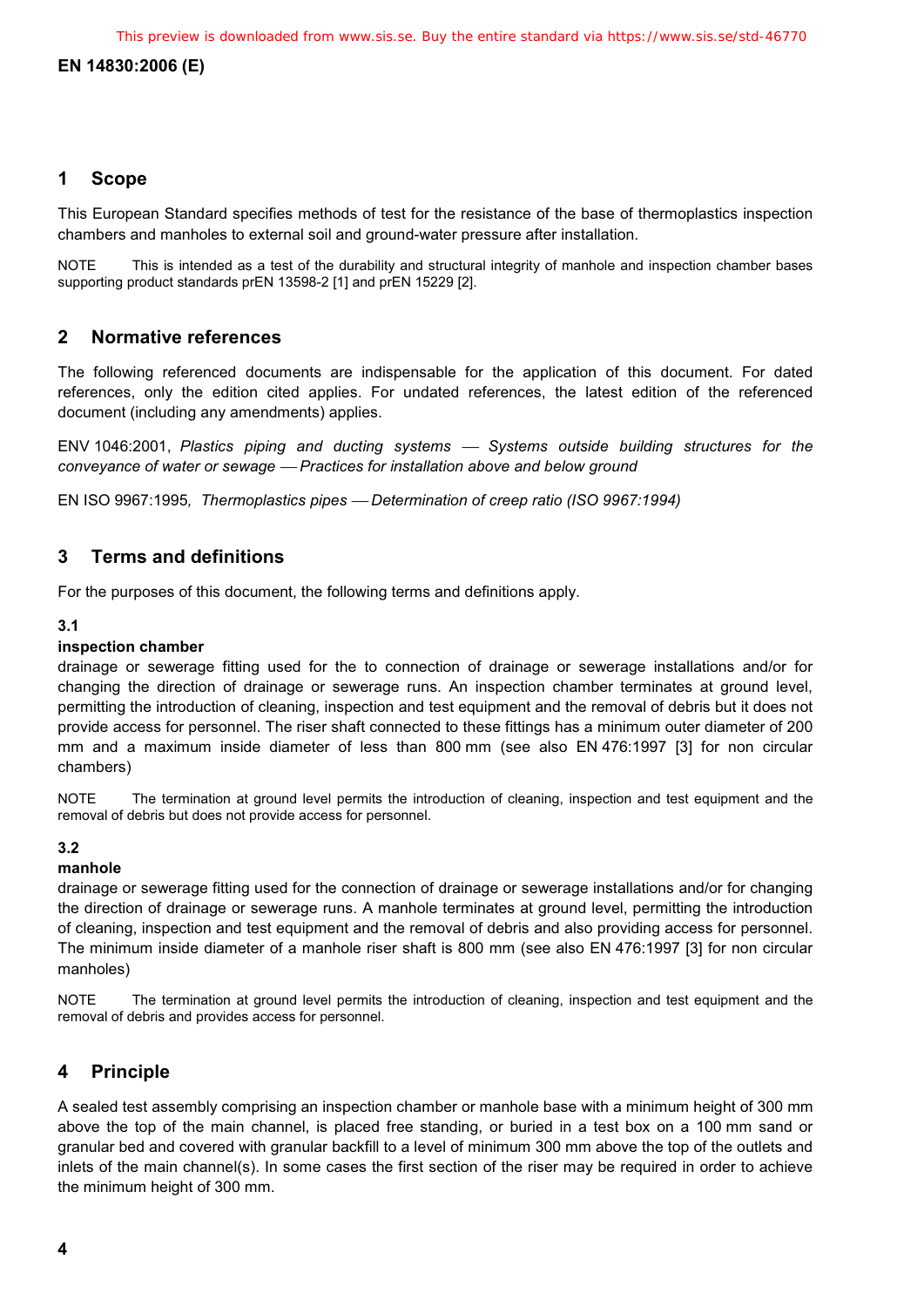The assembly is then subjected to a constant internal negative pressure, specified by the product or system standard, for a specified time at a temperature of between 15 °C and 25 °C or as otherwise specified in the product standard.

Alternatively, the pressure difference can be achieved by exposing the test assembly to a constant positive external hydrostatic pressure of the same numeric value as that specified by the product or system standard. The assembly is submerged under water in a closed tank for a specified time at a temperature of between 15 °C and 25 °C or as otherwise specified in the product standard.

During the test the assembly may be monitored by measuring increasing deflections with time as defined in the product standard.

At the end of the test the chamber base/manhole is visually checked for cracking or other defects likely to impair the performance of the inspection chamber or manhole.

## **5 Apparatus**

**5.1 Test box**, large enough to accommodate the test assembly including the first 300 mm of riser shaft above the top of the outlet and inlets of the main channel, such that at each side there is a free space of 300 mm minimum between the test assembly and the side/top of the test box.

**5.2 Backfill material**, to cover the test assembly in the box, conforming to Annex A of ENV 1046:2001. Backfill material shall be in accordance with the minimum specification of the manufacturer.

**5.3 Sealable water tank or pressure vessel**, with internal dimensions capable of accommodating the test assembly to ensure all-round clearance and a lockable lid allowing access to the open top of the inspection chamber or manhole. The water tank or pressure vessel shall be such that the test assembly is not able to gain support from the sides or base of the tank or vessel.

It is essential that the removable cover of the tank is designed in such a way that there is a watertight connection between the cover and the open top of the chamber/manhole shaft or base, and that there is an opening big enough for visual inspection inside the chamber or manhole.

The temperature of the water applied shall be  $(20 \pm 2)$  °C or as otherwise specified in the product standard.

**5.4 End closures**, to seal any open pipe socket(s), spigot(s) and additionally, the riser shaft. When testing for structural integrity (20 °C) then the end closures shall be created using standard pipes with end caps. If testing for durability at higher temperatures then plates welded to the end of the sockets or spigots may used to seal the pipe connections.

**5.5 Pressure or vacuum source**, capable of applying and maintaining the test pressure specified in the product standard specification for the inspection chamber or manhole base as being the maximum pressure that the inspection chamber or manhole base shall be able to withstand (subject to a minimum of −0,02 MPa).

**5.6 Pressure measuring devices**, capable of measuring the internal negative or external water test pressure to within an accuracy of  $\pm 2$  %.

**5.7 Thermometer**, capable of measuring the temperature of the medium surrounding the test assembly to an accuracy of ±0,5 °C.

**5.8 Deflection measuring equipment (optional)***,* capable of measuring the deflection of the main channel to within an accuracy of  $\pm$  0,1 mm. (If required by the product standard.)

**5.9 Test assembly***,* comprising the base and a portion of the riser if required to ensure a height of at least 300 mm above the top of the main channel. Unless otherwise specified in the product standard, one test assembly shall be prepared for each test carried out.